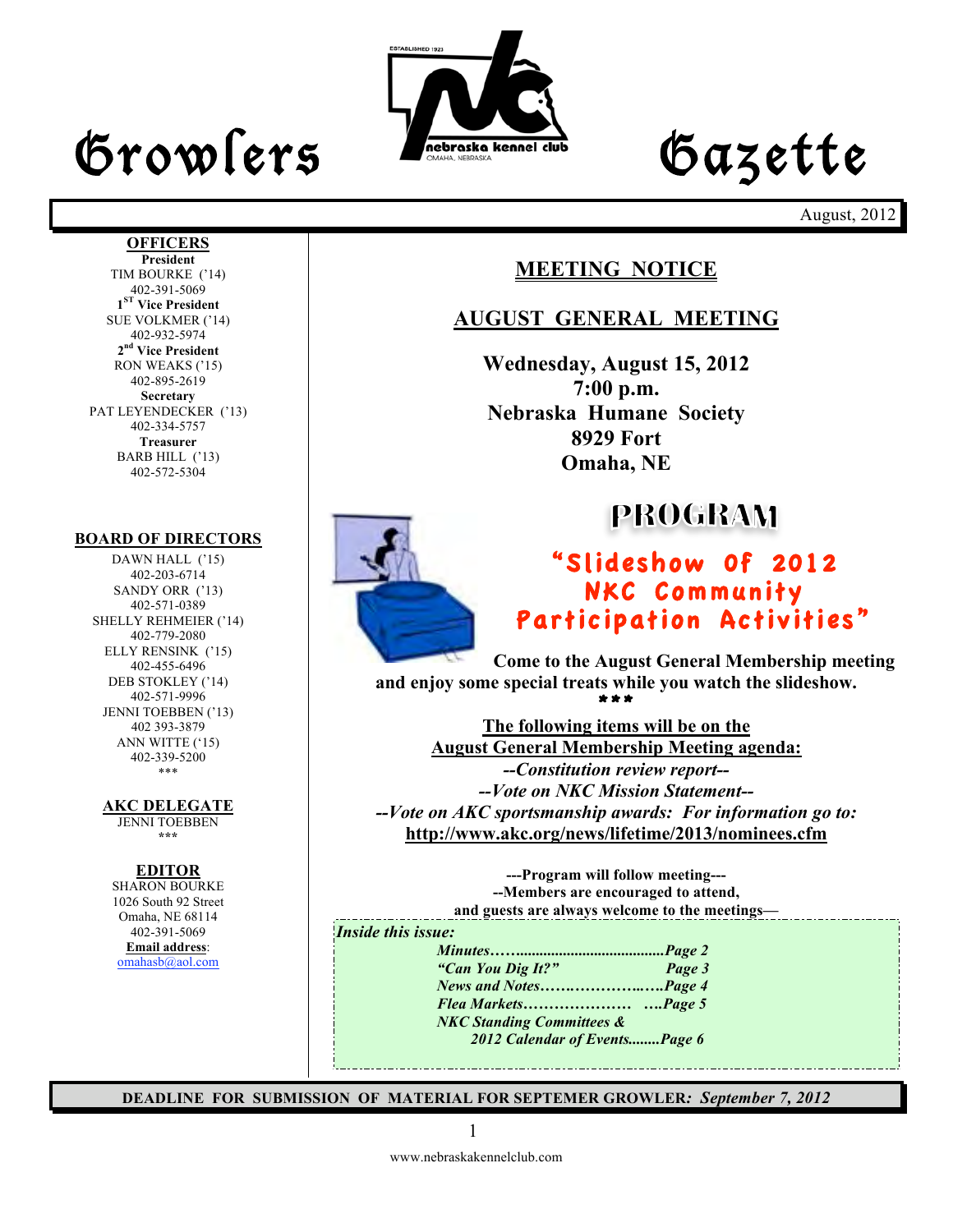### **SECRETARY'S REPORT**

#### **AUGUST BOARD MEETING**

Wednesday, August 1, 2012 **Nebraska Humane Society Omaha, Nebraska**

**Attending:** Pat Leyendecker, Tim Bourke, Barbara Hill, Ann Witte, Ron Weaks, Sue Volkmer, Shelly Rehmeier, Sandy Orr

**Absent**: Jenni Toebben, Dawn Hall, Elly Rensink, Debby Stokley

**Visitor:** 

**President Tim Bourke called the meeting to order at 7:00 p.m.**

**President Report**: Tim thanked Barbara, Shelly, and Sue for organizing and participating in the Benson Flea Market, July 28.

**Secretary Report:** The minutes from the last Board Meeting were approved at posted in the Growler.

Received letter from AKC about donating \$1,000.00 to The AKC Humane Fund. The board decided not to donate at this time because of our financial situation.

Received email from AKC reminding everyone to sign Petition to Protect Responsible Small Breeders.

Received email from AKC announcing the new "Online Competition Management System (OCMS).

Received email from AKC reminding clubs about the Responsible Dog Ownership Days. We are participating in Dog Fest on August 4, 2012.

Received email from AKC with nominees to this years Lifetime Achievement Awards. Tim will have general membership vote on the nominees.

Received email from AKC about Presidents Challenge - \$100.00 for Political Action Committee and \$150.00 for Canine Legislative Support Fun. The board decided not to donate at this time due to our financial situation.

Received email from AKC addressing changes to Obedience Regulations and reduced entry fee for Junior Handlers.

**Treasurer Report:** Barbara emailed Board Member reports for June and July. Motion was made to accept as reported. Motion passed. Reports will be filed for record with the Secretary.

Barbara will check on a way to earn more money on our MMK.

**First Vice President:** The August general meeting will consist of a slide show of events the club participated in the past year.

September – Linda Sullivan will give a presentation on Earth Dogs.

October – Training for conformation stewards working at the show.

November – SHOW!

**Second Vice President:** Received two applications for membership from Barb Ihle and Chris Ihle. They have Saint Bernards and are interested in conformation. The Board recommended both for membership.

#### **COMMITTEE REPORTS:**

**Cluster Committee Report:** Premium list will be submitted this week. Currently we have 33 vendors with 50 booths. Total income is \$12,540.00. The Cluster website is up: lewisandclarkcluster.com. Dawn Hall is Hospitality Chair. If you would like to help, please email her at newfs4me@gamil.com. Pam Swisher will be contacting people to steward. Sandy Orr is working on the Specialties Shows and Judges Seminars.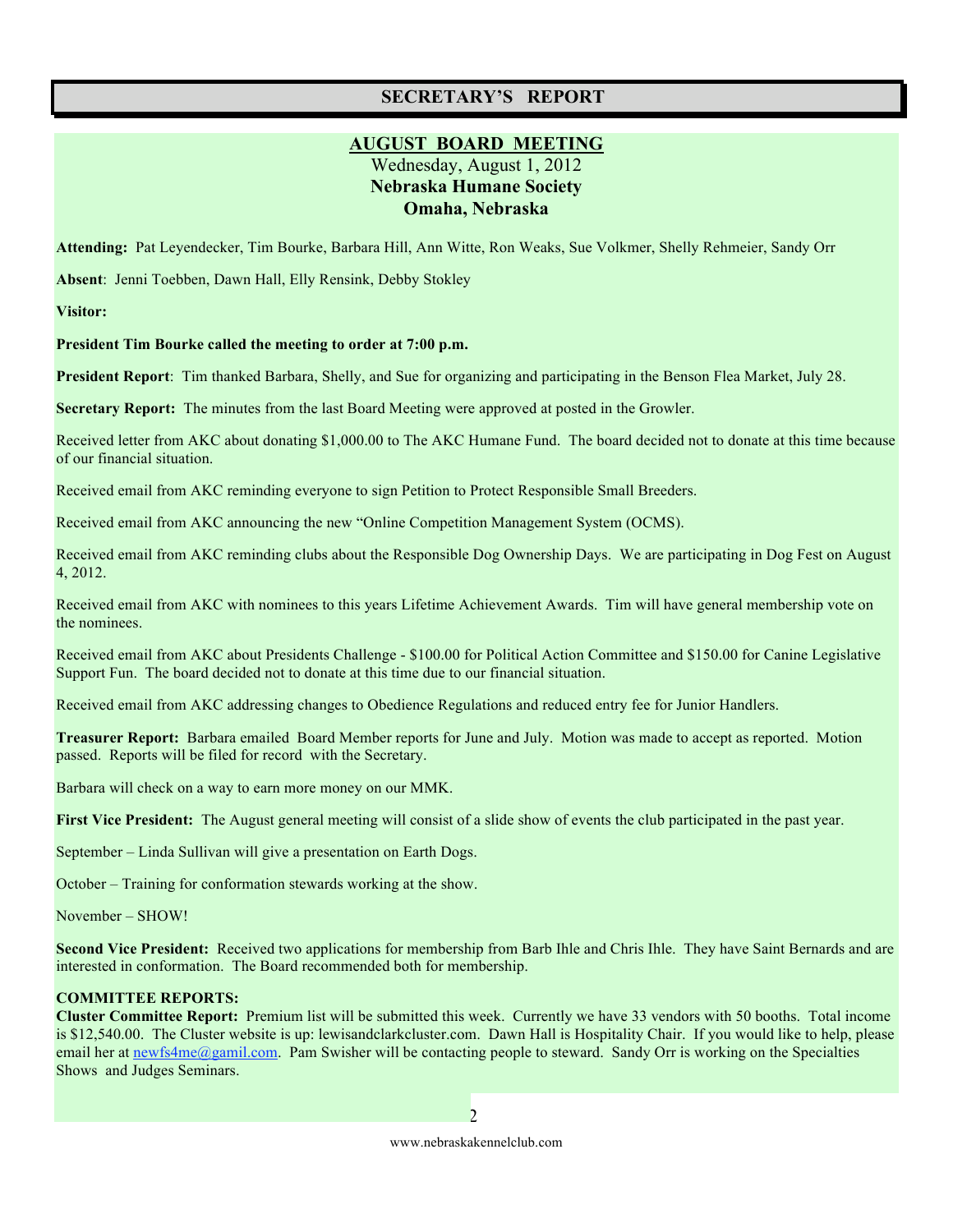**AKC Delegate:** The AKC Board withdrew the idea to require 50% of the grooming space at a show to be free. People have until August 15, 2012 to submit comments on the upcoming legislation on USDA/APHIS.

**Obedience/Rally:** No Report

**Agility:** No Report

**Training**: Barb continues to hold classes at Companion Dog Club.

**Legislative Liaison:** All information emailed to Board.

**Specialty Coordinator:** Jenni and Elly are getting information for the Premium List.

**Tracking:** Event and Judges are approved. The final approval is pending waiting for an event committee list.

**Strategic Planning:** No Report

**Events Planning –** No Report

**Constitution Review and Revision –** Review should be complete in time for general meeting.

**Ways and Means Chairman:** Shelly will chair this committee.

**Face Book Administrator:** Charity Upchurch is working on this. **UNFINISHED BUSINESS: Responsible Dog Ownership Day** - will present at general meeting for ideas for 2013.

**Mission Statement** vote will be re-scheduled.

**Insurance Shopping:** continues.

**Flea Market:** The club grossed \$432.50. Barbara said they learned quite a bit about displaying goods and conversing with flea market people. Barbara, Shelly, and Sue handed out all the show flyers they had.

#### **NEW BUSINESS:**

**Other Fund Raising Projects:** A Pampered Chef online party, Wine tasting , Sell seats at ringside for groups and best in show, Table at show to sell dog things with a silent action, Sell Village Inn pie coupons.

Ann will compose a letter to life time members requesting monetary help for the club since they no longer pay annual dues.

Meeting adjourned at 8:30p.m.

Respectfully submitted Pat Leyendecker, Secretary

## "*Can You Dig It?*"

#### By Ann Witte

ow that was one busy, brainstorming evening; I mean the NKC Board Meeting, August 1st! There are plenty of things to be covered each meeting - a huge agenda thanx to Tim's hard work for YOUR Club. Now it's YOUR turn to let us know your ideas to add to our Treasury - and to step up to the plate and pitch your talents :-) N

Among the activities we have done were a really fun Picnic (hey, it was actually almost COLD and we really pigged out) and a "gently used" dog item sale at the big Benson Days last weekend. Our thanks to Barb Hill for collecting all the "stuff" and everyone who manned the booth. We will also be helping at the PVKC's DogFest. Speaking of which - remember that there are a lot of Dog Clubs in the area and we need to do whatever possible to keep them all going, be that entering their shows or volunteering to help their activities.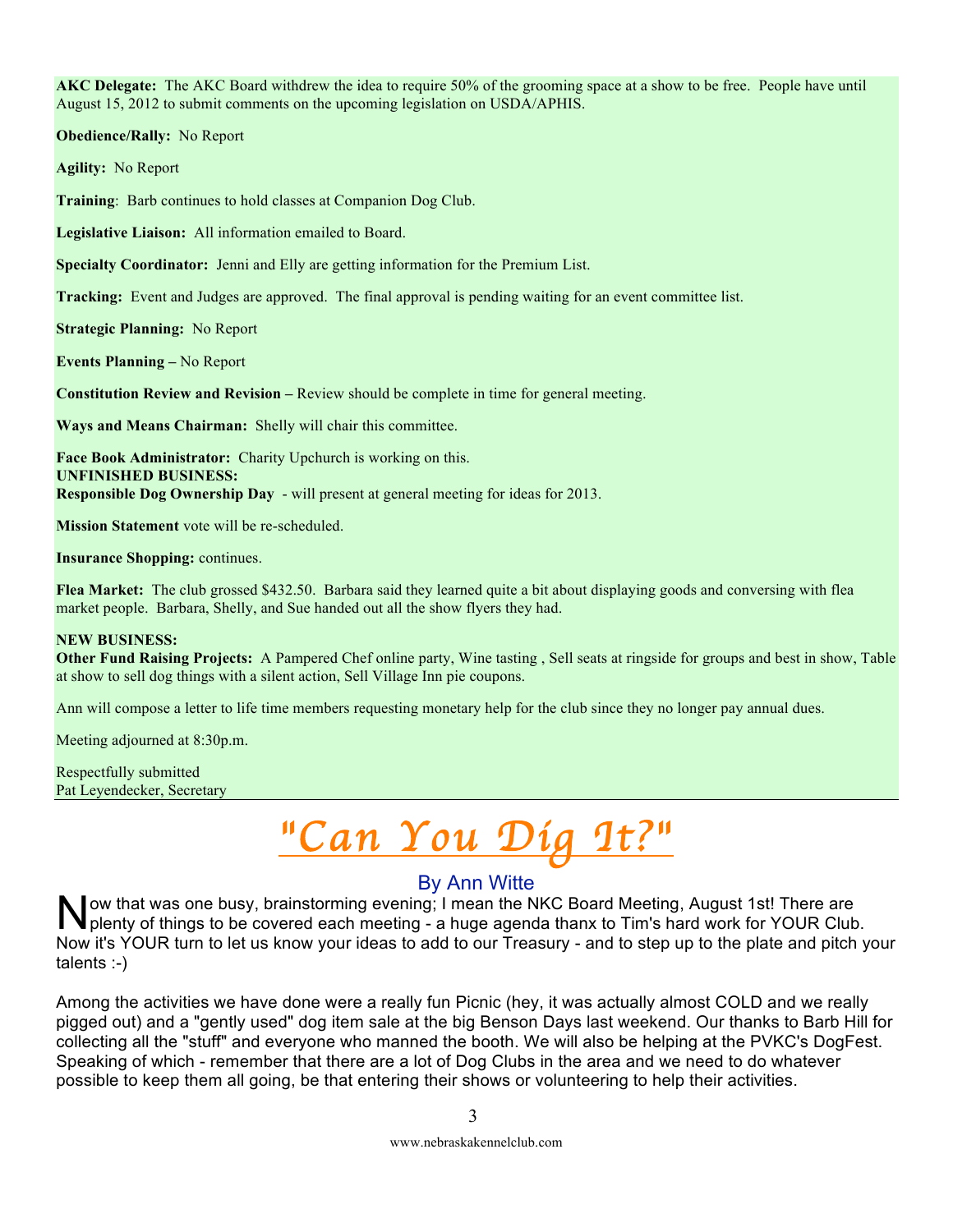We will also be asking all the Lifetime Members (remember - no dues from any of these folks since they were elected to Lifetime status) that they donate at least an amount equivalent to a year's dues. Hopefully, this will also help add to the NKC coffers.

BTW - in case you hadn't heard, the AKC Board has cancelled their idea of forcing Clubs to have a 50% free grooming area so NKC can still charge their minimal amount to have lots of reserved grooming :-)

We will soon have 2 new Members - the Membership willing since the Board approved them. These people will add much to our Club. Do you have anyone to recommend as a Member? If so, please do!

Meanwhile, your Board is trying to work with the entire Membership on many aspects of keeping our Dog Club going and becoming the vibrant and exciting Club we once were - JOIN US!

## CONFORMATION TRAINING CLASSES

**WHEN:** Every **Monday,** except major holiday.

- **LOCATION: Companion Dog Club 10803 N. 72 Street Omaha, NE**
- **TIME: 7 p.m. 9:00 p.m.**
- **COST:** \$3.00 for first dog, \$2.00 for all subsequent dogs per evening

**DURATION:** Recommend 30 minutes or less for puppies. 30 to 60 minutes for adult dogs.

**WHO SHOULD ATTEND:** Experience and inexperienced dogs and handlers.

#### **CONTENT:**

- **❖** Table Training Individual Gaiting
- ◆ Group Gaiting Free Stack
- $\triangle$  Breed specific training
- Different patterns typical to conformation ring (i.e. triangle, L pattern, T pattern)

Ring and show etiquette for those new to showing in conformation

### **NEWS & NOTES**

## GROWLER ADVERTISING RATES

**NKC members:** *\$10.00 per 1/8th of a page,* 

*\$75.00 for a full page*  **Non-members:** *\$15.00 per 1/8th of a page \$112.50 for a full page* Copy cannot change between issues of the Growler*. All* 

*ads are subject to NKC Board approval.*

**NKC Members: No charge to advertise the sale of used dog equipment.**



**September 19, 2012: NKC program: Linda Sullivan: Earthdog Sports.**

**October 17, 2012: Ring Stewarding class**

**November 15 -18, 2012: Lewis & Clark Dog Show Cluster**

www.nebraskakennelclub.com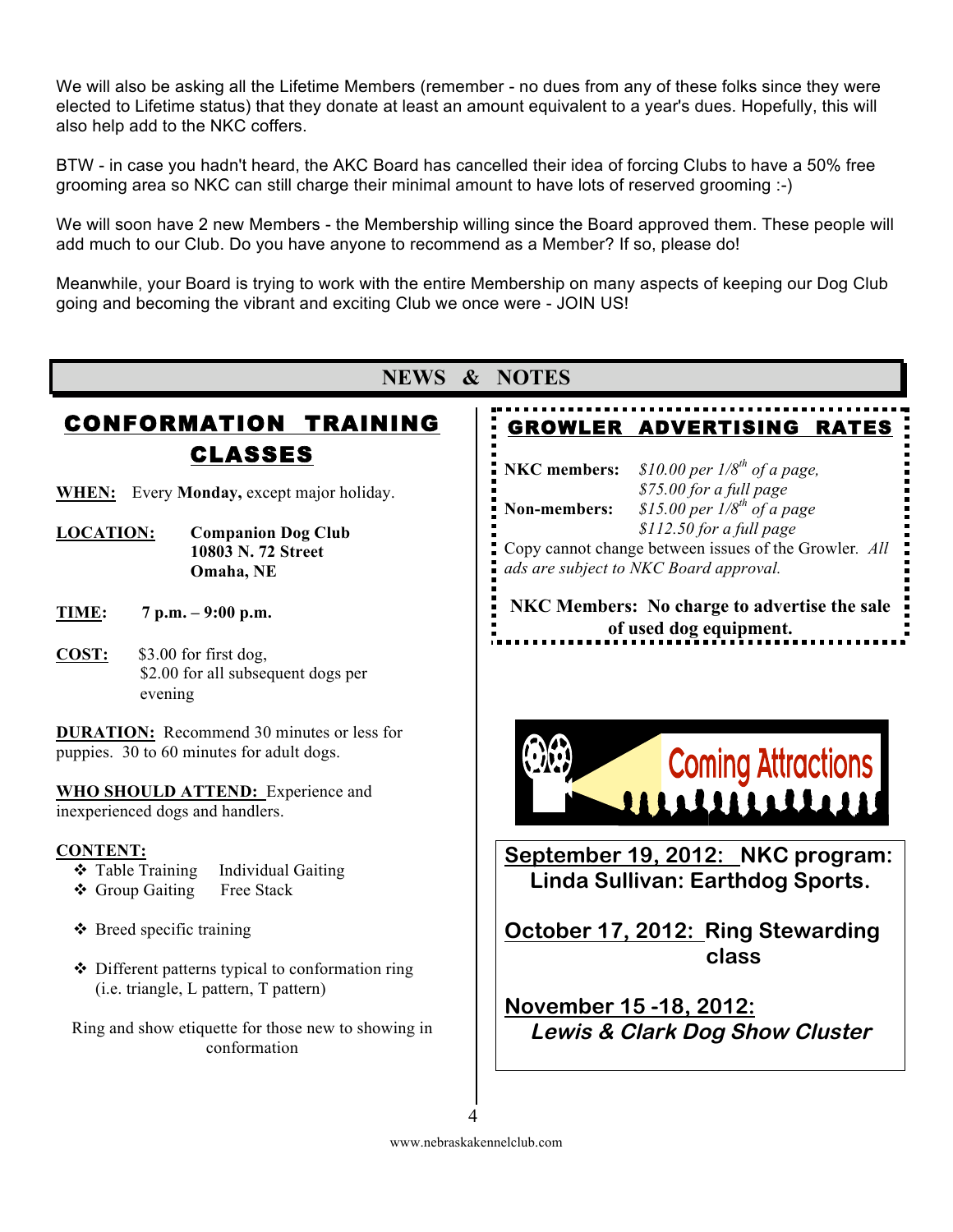## *Flea Markets*



*Benson Days July 28, 2012* 

**Shelly Rehmeier and Barb Hill**  *(Not In Photo: Sue Volkmer, Sharon Bourke, and Tim Bourke)*

<u>Sogfest</u> *Presented by PLATTE VALLEY KENNEL CLUB August 4, 2012* 



**Shelly Rehmeier, Tim Bourke, Barb Hill, Sue Volkmer, Sharon Bourke**

## **!!THANKS TO ALL NKC MEMBERS WHO DONATED ITEMS TO THE FLEA MARKETS!!**

5

www.nebraskakennelclub.com